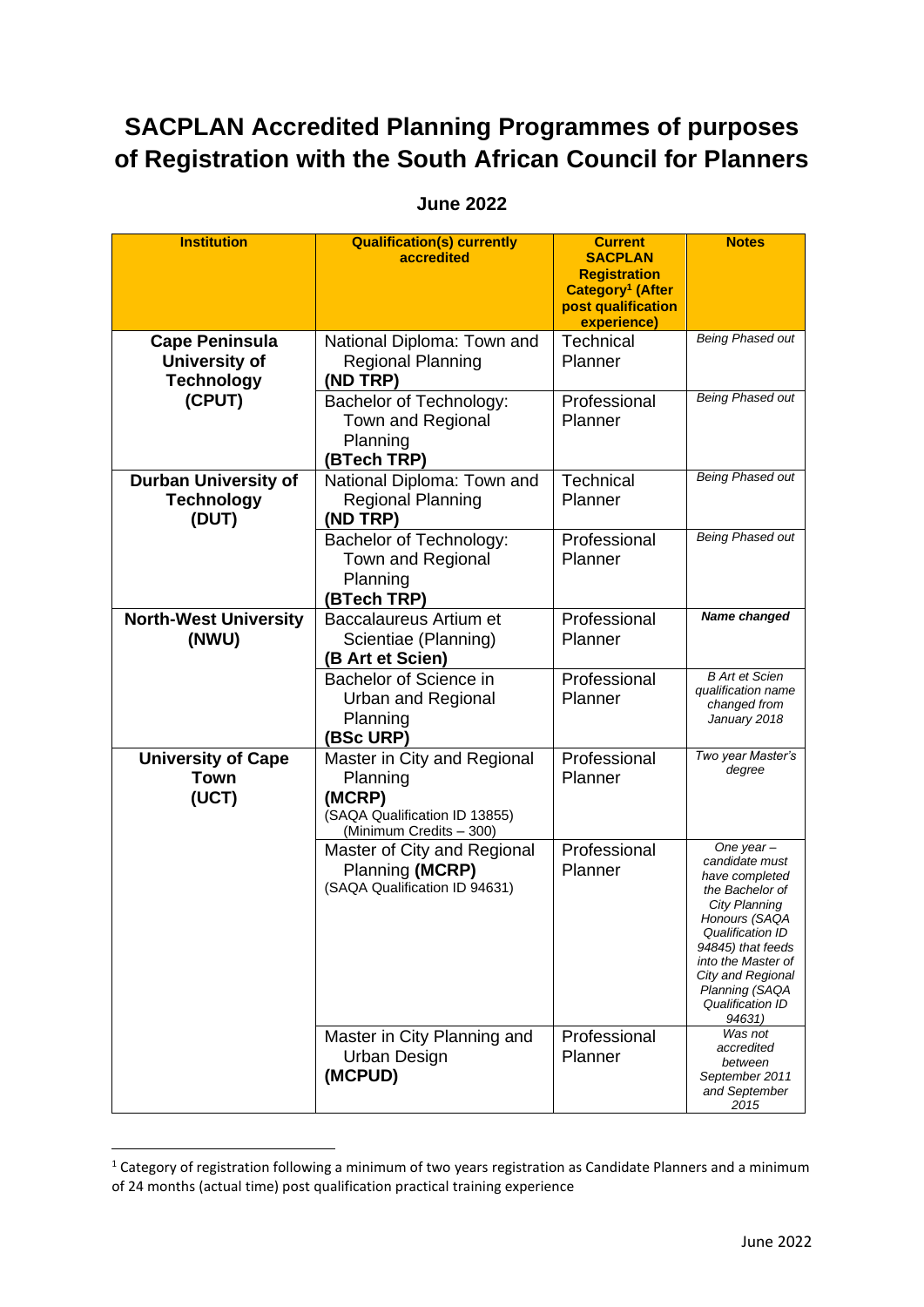| <b>Institution</b>                                      | <b>Qualification(s) currently</b><br>accredited                                         | <b>Current</b><br><b>SACPLAN</b><br><b>Registration</b><br>Category <sup>1</sup> (After<br>post qualification<br>experience) | <b>Notes</b>                                                                                                                                                                                               |
|---------------------------------------------------------|-----------------------------------------------------------------------------------------|------------------------------------------------------------------------------------------------------------------------------|------------------------------------------------------------------------------------------------------------------------------------------------------------------------------------------------------------|
| <b>University of the Free</b><br><b>State</b><br>(UFS)  | Master in Urban and<br><b>Regional Planning</b><br>(MURP)                               | Professional<br>Planner                                                                                                      | <b>The Candidate</b><br>must have<br>completed the<br>Bachelor of<br>Spatial Planning:<br>Honours (B Hons.<br>SP) (BC460145<br>and 45345) that<br>feeds into the<br><b>MURP</b><br>(BC470348 and<br>4762). |
| <b>University of</b><br>Johannesburg<br>(UJ)            | National Diploma: Town and<br><b>Regional Planning</b><br>(ND TRP)                      | <b>Technical</b><br>Planner                                                                                                  | Being Phased out                                                                                                                                                                                           |
|                                                         | Bachelor of Technology:<br>Town and Regional<br>Planning<br>(BTech TRP)                 | Professional<br>Planner                                                                                                      | <b>Being Phased out</b>                                                                                                                                                                                    |
|                                                         | Bachelor of Urban and<br><b>Regional Planning</b><br><b>Honours</b><br>(B URP Hons)     | Professional<br>Planner                                                                                                      | Candidate must<br>have completed<br>the BURP (Prog.<br>Code BUPOQ /<br>SAQA ID 94666)<br>that feeds into the<br><b>BURP Hons</b><br>(Programme<br>Code H6URBQ /<br>SAQA ID 108895)                         |
| <b>University of KwaZulu-</b><br><b>Natal</b><br>(UKZN) | Master of Town and<br><b>Regional Planning</b><br>(MTRP)                                | Professional<br>Planner                                                                                                      |                                                                                                                                                                                                            |
| <b>University of Pretoria</b><br>(UP)                   | Bachelor of Town and<br><b>Regional Planning</b><br>(BTRP)                              | Professional<br>Planner                                                                                                      |                                                                                                                                                                                                            |
|                                                         | Master of Town and<br>Regional Planning (By<br>Coursework)<br>(MTRP)                    | Professional<br>Planner                                                                                                      |                                                                                                                                                                                                            |
| <b>Stellenbosch</b><br><b>University</b>                | Master in Town and<br><b>Regional Planning</b><br>(MTRP)                                | Professional<br>Planner                                                                                                      | <b>Discontinued</b><br>Phased out in<br>2004                                                                                                                                                               |
|                                                         | Master in Urban and<br><b>Regional Planning</b><br>(MURP)<br>(Programme Code 11466-887) | Professional<br>Planner                                                                                                      |                                                                                                                                                                                                            |
| <b>University of Venda</b><br>(Univen)                  | Bachelor of Urban and<br><b>Regional Planning</b><br>(BURP)                             | Professional<br>Planner                                                                                                      |                                                                                                                                                                                                            |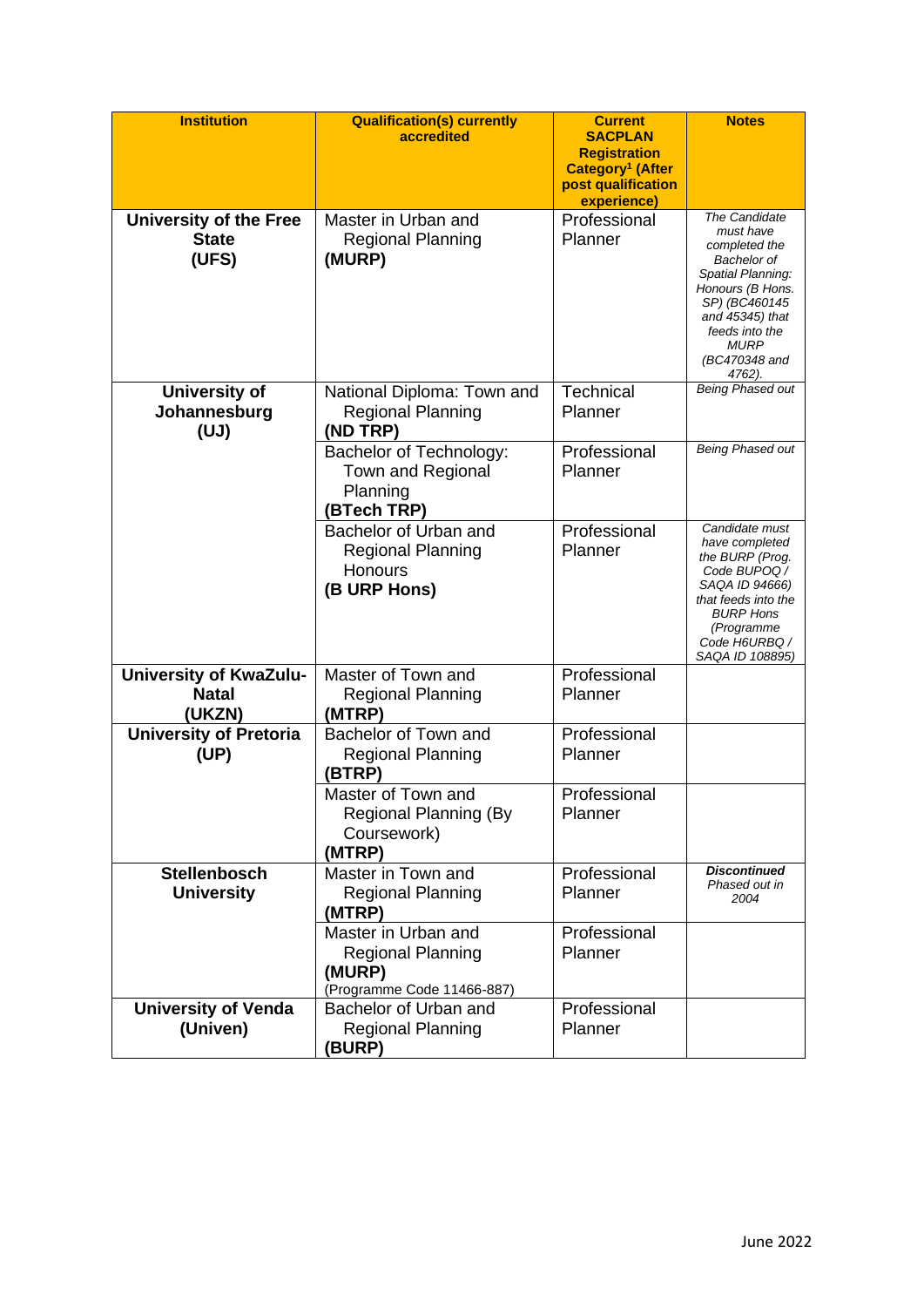| <b>Institution</b>                           | <b>Qualification(s) currently</b><br>accredited                                                                       | <b>Current</b><br><b>SACPLAN</b><br><b>Registration</b><br>Category <sup>1</sup> (After<br>post qualification<br>experience) | <b>Notes</b>                                                                                                                                                                                                                                   |
|----------------------------------------------|-----------------------------------------------------------------------------------------------------------------------|------------------------------------------------------------------------------------------------------------------------------|------------------------------------------------------------------------------------------------------------------------------------------------------------------------------------------------------------------------------------------------|
| University of the<br>Witwatersrand<br>(Wits) | <b>Bachelor of Science</b><br>Honours in Urban and<br><b>Regional Planning</b><br>(BSc Hons (URP))                    | Professional<br>Planner                                                                                                      | Candidate must<br>have completed<br>the BSc URP<br>(SAQA 49918)<br>that feeds into the<br><b>BSc Hons</b><br>URP(SAQA<br>49917).                                                                                                               |
|                                              | Bachelor of Science in Town<br>and Regional<br>(BSc TRP)                                                              | Professional<br>Planner                                                                                                      | <b>Discontinued</b>                                                                                                                                                                                                                            |
|                                              | Master of Science in<br>Development Planning<br>(MSc(DP))<br>(SAQA Qualification ID - 9937).<br>(Minimum 300 Credits) | Professional<br>Planner                                                                                                      | Two year Master's<br>degree                                                                                                                                                                                                                    |
|                                              | Master of Science in<br>Development Planning<br>(MSc DP)<br>(SAQA Qualification ID 9937)<br>(180 SAQA credits)        | Professional<br>Planner                                                                                                      | <b>Duration One</b><br>year.<br>Candidate must<br>have completed<br>the Postgraduate<br>Diploma in<br>Planning (SAQA<br>Qualification ID<br>$96533 - 150$<br>SAQA credits)<br>that feeds into the<br>MSc DP (SAQA<br>Qualification ID<br>9937) |

**Students enrolled in these programmes can register as Candidate Student Planners.**

**After completion of the qualification the graduate must register as a Candidate Planner**

**To be able to register as a Technical Planner or Professional Planner as indicated there are a number of requirements that must be met The SACPLAN Rules sets out the requirements for registration:**

- **Rule 15(3) states that "the practical training must be for a total period of at least 24 months." Please note that in this regard reference is made to actual time. The 24 month period is normally only achieved within a minimum period of 2,5 to 3 years.**
- **Rule 15(4) states that "the practical training must be undertaken after obtaining the relevant planning qualification." You can include your experience from completing your qualification.**
- **Rule 15(5) states that "the practical training must be undertaken under the guidance of a registered professional planner in respect of a person**